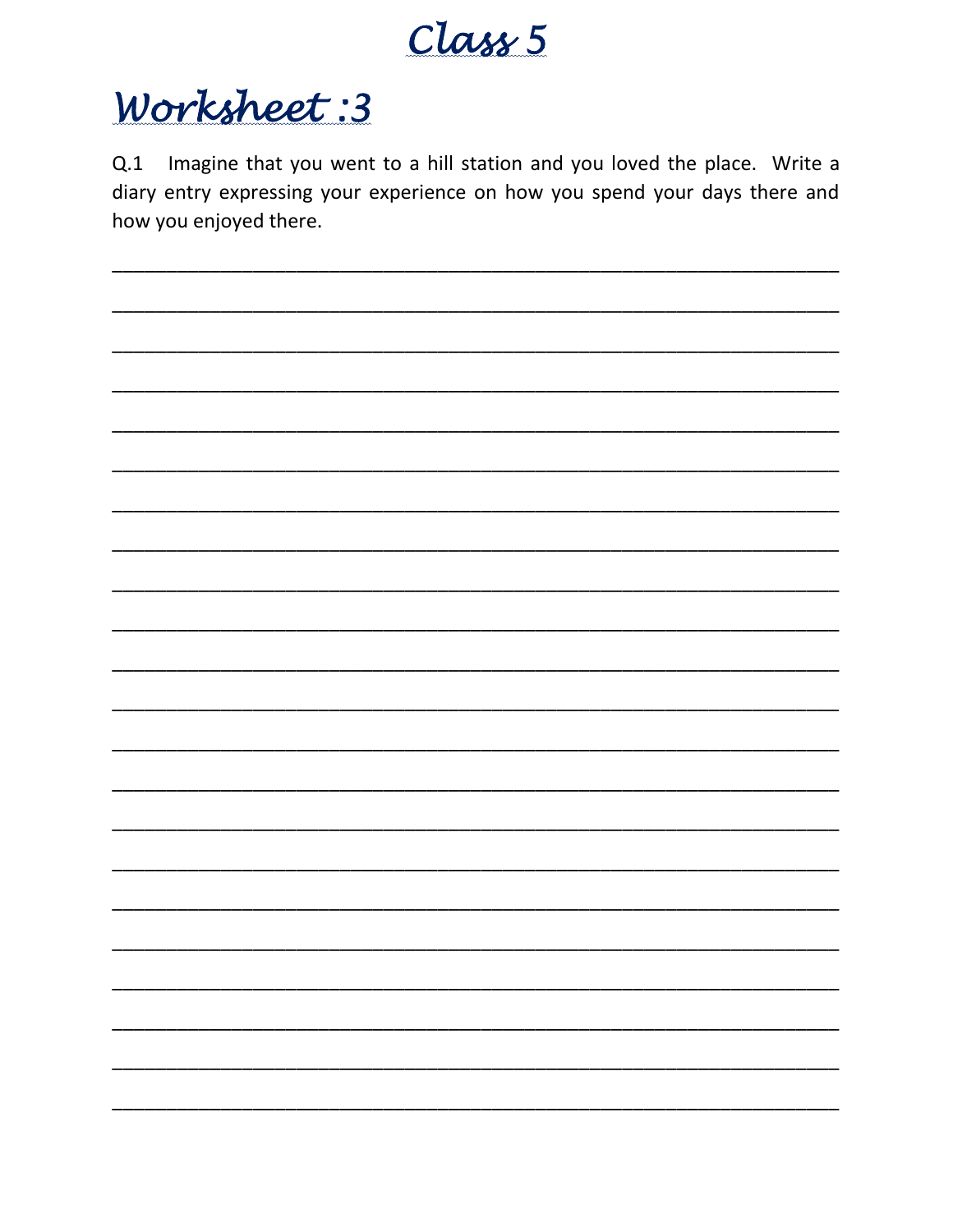|           |                                                      | अभ्यास कार्य-पत्र-3                                                           |        |                   |  |
|-----------|------------------------------------------------------|-------------------------------------------------------------------------------|--------|-------------------|--|
|           |                                                      |                                                                               |        |                   |  |
|           |                                                      |                                                                               |        |                   |  |
|           | छात्र/छात्रा का नाम                                  |                                                                               | दिनांक |                   |  |
|           |                                                      |                                                                               |        |                   |  |
| 1.        | अनेक शब्दों के लिए एक शब्द का मिलान करो—             |                                                                               |        | me.               |  |
|           | कविता लिखने वाली                                     | अजेय                                                                          |        |                   |  |
|           | अभिनय करने वाली                                      | सर्वज्ञ                                                                       |        |                   |  |
|           | जो जीता न जा सके                                     | अभिनेत्री                                                                     |        |                   |  |
| ©         | जो सब कुछ जानता हो                                   | कवयित्री                                                                      |        |                   |  |
|           |                                                      | रेखांकित शब्दों की जगह एक शब्द का प्रयोग करके वाक्य दोबारा लिखो—              |        |                   |  |
| क.        | वह अच्छा अभिनय करता है।                              |                                                                               |        |                   |  |
|           |                                                      |                                                                               |        |                   |  |
|           |                                                      |                                                                               |        |                   |  |
| ख.        | वह बहुत दूर की सोचता है।                             |                                                                               |        |                   |  |
|           |                                                      |                                                                               |        |                   |  |
| ग.        | किसान बहुत <u>परिश्रम करने वाला व्यक्ति होता</u> है। |                                                                               |        |                   |  |
|           |                                                      |                                                                               |        |                   |  |
|           |                                                      |                                                                               |        |                   |  |
|           | दिए गए एक शब्द के लिए अनेक शब्द लिखो—                |                                                                               | œ      |                   |  |
| क.        | पुस्तकालय -                                          |                                                                               |        |                   |  |
|           | ख. हस्तलिखित -                                       |                                                                               |        |                   |  |
| ग.        | कृतज्ञ $-$                                           |                                                                               |        | a ya pagu         |  |
| $\Delta'$ | संग्रहालय —                                          |                                                                               |        | 49 55             |  |
|           |                                                      | the set of for predict of the particle in the set of the set of the set       |        | 政治学科学学 解开对面 方法下表学 |  |
|           |                                                      | 4. The way may it me it styles may want to may be a shot large using the bank |        |                   |  |
|           |                                                      |                                                                               |        |                   |  |
|           |                                                      | <b>WAS ARRIVED AT</b>                                                         |        |                   |  |
|           |                                                      |                                                                               |        |                   |  |
|           |                                                      |                                                                               |        |                   |  |
|           |                                                      |                                                                               |        |                   |  |

 $\sim 100$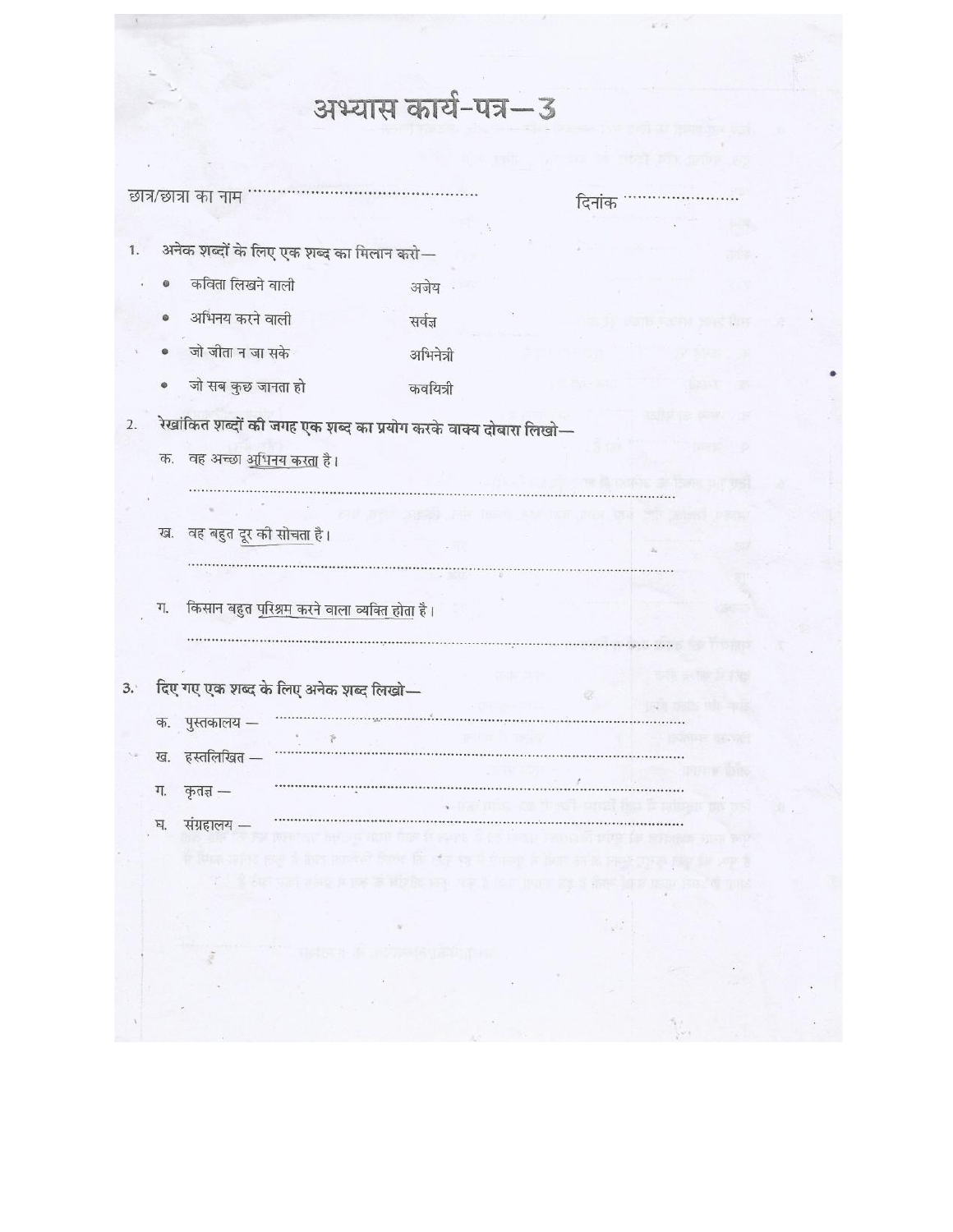| 4. | दिए गए शब्दों के लिए सही समरूपी भिन्नार्थक शब्द छाँटकर लिखो—                 |                    |      |  |                 |  |
|----|------------------------------------------------------------------------------|--------------------|------|--|-----------------|--|
|    | दुख, बगीचा, रुचि, दिवस, शेर, हवा, गरीब, पवित्र, शरीर                         |                    |      |  |                 |  |
|    | बाग                                                                          |                    | दिन  |  |                 |  |
|    | बाध                                                                          |                    | दीन  |  |                 |  |
|    | शोक                                                                          |                    | पवन  |  |                 |  |
|    | शौक                                                                          |                    | पावन |  |                 |  |
|    |                                                                              |                    |      |  |                 |  |
| 5. | सही शब्द भरकर वाक्य पूरे करो—                                                |                    |      |  |                 |  |
|    | कपड़े पर ''''''''''''' सुंदर लग रही है।<br>क.                                |                    |      |  | (कढ़ाई/कड़ाई)   |  |
|    | उसकी ''''''''''''' ठीक नहीं है।<br>ख.                                        |                    |      |  | (दशा/दिशा)      |  |
|    | भव्य का परीक्षा """""""" आने वाला है।<br>ग.                                  |                    |      |  | (परिमाण/परिणाम) |  |
|    | घ.<br>बच्चा '''''''''''''' रहा है।                                           |                    |      |  | (हँस/हंस)       |  |
| 6. | दिए गए शब्दों के अनेकार्थी शब्द ढूँढ़कर लिखो—                                |                    |      |  |                 |  |
|    | पराजय, शिक्षक, गोद, घड़ा, माला, बड़ा, कम, गिनती, सोना, किवाड़, धतूरा, वस्त्र |                    |      |  |                 |  |
|    | घट                                                                           |                    | हार  |  |                 |  |
|    | गुरु                                                                         |                    | अंक  |  |                 |  |
|    | कनक                                                                          |                    | पट   |  |                 |  |
|    |                                                                              |                    |      |  |                 |  |
| 7. | मुहावरों को उनके अर्थ से मिलाओ—                                              |                    |      |  |                 |  |
|    | दाल में काला होना                                                            | थक जाना            |      |  |                 |  |
|    | अंग-अंग ढीला होना                                                            | भाग्य-खुलना        |      |  | 叫头语的男           |  |
|    | किस्मत चमकना<br>Ý.                                                           | प्रतीक्षा में थकना |      |  |                 |  |
|    | आँखें पथराना                                                                 | संदेह होना         |      |  |                 |  |
| 8. | दिए गए गद्यांश में सही विराम-चिहनों का प्रयोग करो—                           |                    |      |  |                 |  |
|    |                                                                              |                    |      |  |                 |  |

पुष्प हमारे वातावरण को सुगंध बिखराकर महका देते हैं उपवन में चारों तरफ़ सुगंधित वातावरण मन को मोह लेता है पुष्प को फूल कुसुम सुमन अनेक नामों से पुकारते हैं हर फूल की अपनी विशेषता होती है फूल अनेक कामों में आता है इससे माला बनाई जाती है इत्र बनाया जाता है कुछ फूल औषधि के रूप में प्रयोग किए जाते हैं

अध्यापिका/अध्यापक के हस्ताक्षर '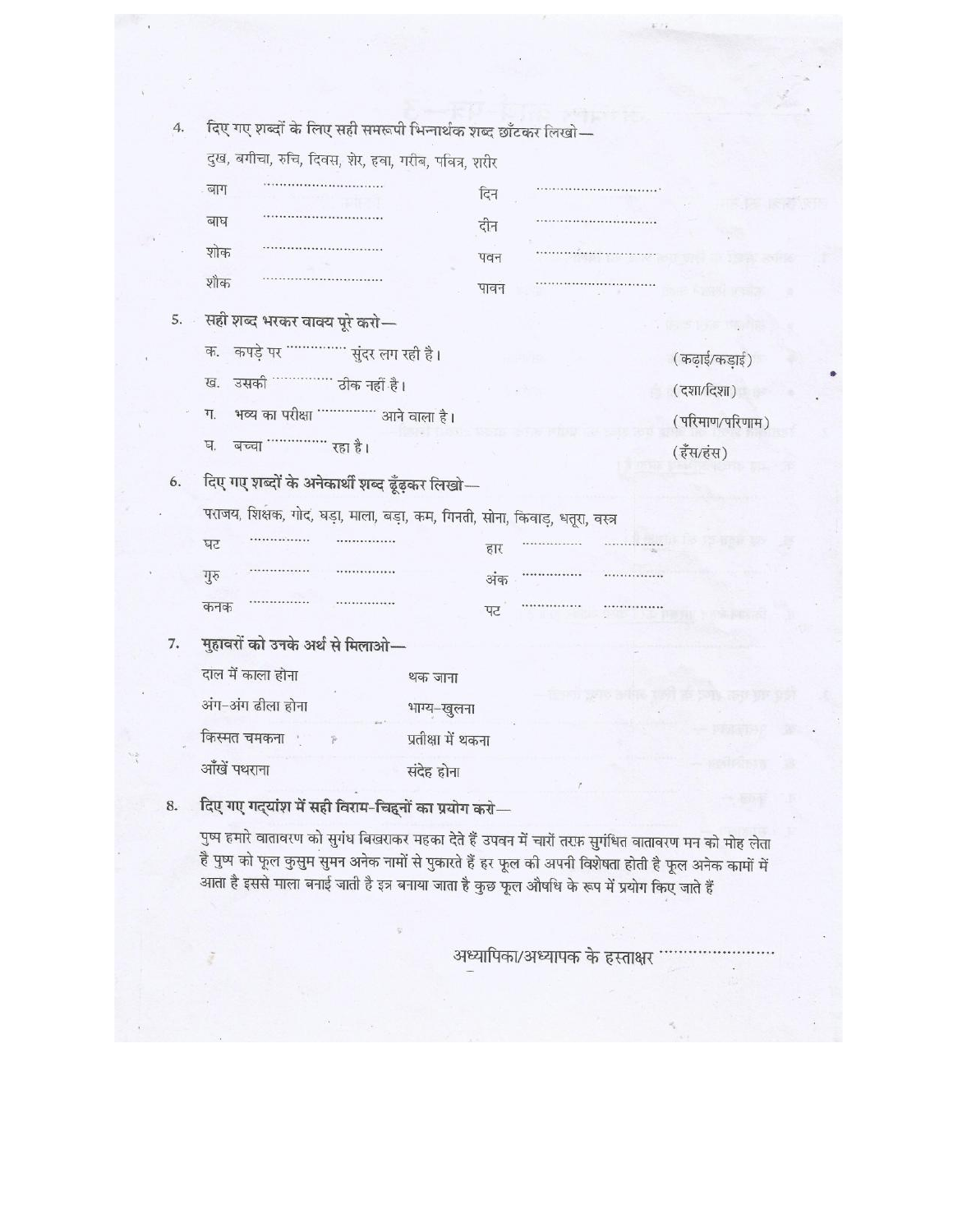## **MATHS WORKSHEET -3**

## **WORD PROBLEMS**

Q1) The population of a town in 2001 was 42,78,593.In 2011,its population rose to 51,31,047.Find the increase in population of the town during the last ten years.

\_\_\_\_\_\_\_\_\_\_\_\_\_\_\_\_\_\_\_\_\_\_\_\_\_\_\_\_\_\_\_\_\_\_\_\_\_\_\_\_\_\_\_\_\_\_\_\_\_\_\_\_\_\_\_\_\_\_\_\_\_\_\_\_\_\_\_

 $\overline{\phantom{a}}$  , and the contract of the contract of the contract of the contract of the contract of the contract of the contract of the contract of the contract of the contract of the contract of the contract of the contrac

\_\_\_\_\_\_\_\_\_\_\_\_\_\_\_\_\_\_\_\_\_\_\_\_\_\_\_\_\_\_\_\_\_\_\_\_\_\_\_\_\_\_\_\_\_\_\_\_\_\_\_\_\_\_\_\_\_\_\_\_\_\_\_\_\_\_\_

\_\_\_\_\_\_\_\_\_\_\_\_\_\_\_\_\_\_\_\_\_\_\_\_\_\_\_\_\_\_\_\_\_\_\_\_\_\_\_\_\_\_\_\_\_\_\_\_\_\_\_\_\_\_\_\_\_\_\_\_\_\_\_\_\_

\_\_\_\_\_\_\_\_\_\_\_\_\_\_\_\_\_\_\_\_\_\_\_\_\_\_\_\_\_\_\_\_\_\_\_\_\_\_\_\_\_\_\_\_\_\_\_\_\_\_\_\_\_\_\_\_\_\_\_\_\_\_\_\_\_

\_\_\_\_\_\_\_\_\_\_\_\_\_\_\_\_\_\_\_\_\_\_\_\_\_\_\_\_\_\_\_\_\_\_\_\_\_\_\_\_\_\_\_\_\_\_\_\_\_\_\_\_\_\_\_\_\_\_\_\_\_\_\_\_\_

\_\_\_\_\_\_\_\_\_\_\_\_\_\_\_\_\_\_\_\_\_\_\_\_\_\_\_\_\_\_\_\_\_\_\_\_\_\_\_\_\_\_\_\_\_\_\_\_\_\_\_\_\_\_\_\_\_\_\_\_\_\_\_\_\_

\_\_\_\_\_\_\_\_\_\_\_\_\_\_\_\_\_\_\_\_\_\_\_\_\_\_\_\_\_\_\_\_\_\_\_\_\_\_\_\_\_\_\_\_\_\_\_\_\_\_\_\_\_\_\_\_\_\_\_\_\_\_\_

\_\_\_\_\_\_\_\_\_\_\_\_\_\_\_\_\_\_\_\_\_\_\_\_\_\_\_\_\_\_\_\_\_\_\_\_\_\_\_\_\_\_\_\_\_\_\_\_\_\_\_\_\_\_\_\_\_\_\_\_\_\_\_

\_\_\_\_\_\_\_\_\_\_\_\_\_\_\_\_\_\_\_\_\_\_\_\_\_\_\_\_\_\_\_\_\_\_\_\_\_\_\_\_\_\_\_\_\_\_\_\_\_\_\_\_\_\_\_\_\_\_\_\_\_\_\_

\_\_\_\_\_\_\_\_\_\_\_\_\_\_\_\_\_\_\_\_\_\_\_\_\_\_\_\_\_\_\_\_\_\_\_\_\_\_\_\_\_\_\_\_\_\_\_\_\_\_\_\_\_\_\_\_\_\_\_\_\_\_\_

\_\_\_\_\_\_\_\_\_\_\_\_\_\_\_\_\_\_\_\_\_\_\_\_\_\_\_\_\_\_\_\_\_\_\_\_\_\_\_\_\_\_\_\_\_\_\_\_\_\_\_\_\_\_\_\_\_\_\_\_\_\_\_

\_\_\_\_\_\_\_\_\_\_\_\_\_\_\_\_\_\_\_\_\_\_\_\_\_\_\_\_\_\_\_\_\_\_\_\_\_\_\_\_\_\_\_\_\_\_\_\_\_\_\_\_\_\_\_\_\_\_\_\_\_\_\_

Q2) In an election,there were two candidates.The total valid votes polled were 4,32,161.One candidate got 3,14,705 votes.Find the margin of victory of the winning candidate.

Q3) What should be subtracted from 3,68,58490 to get 23,48,307?

Q4) What should be added to 54,76,890 to get 1,00,00,000?